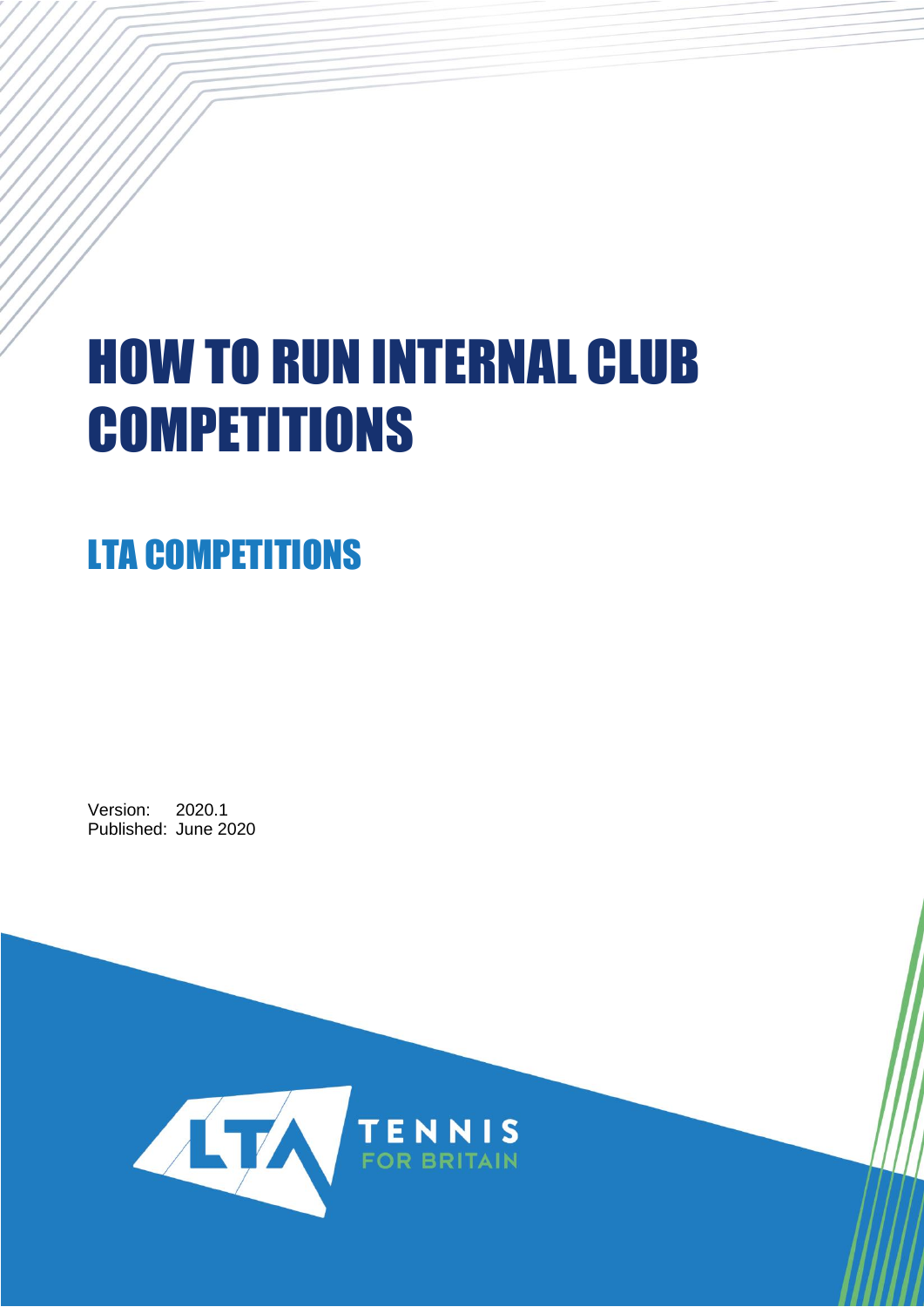## INTRODUCTION

Competition is a key part of a tennis programme at all venues. Having healthy, enjoyable, easy-toaccess competitions attracts new players and keeps existing players in the sport longer.

The guide provides organisers with examples and practical tips to help run internal club competitions. These are a great way to engage existing members in competition and create a social atmosphere at your venue.

There are a number of benefits of organising competitions at a tennis venue:

- Retain members and attract new players to your venue by offering them regular activity
- Creates a healthy club environment with a competitive and social membership base, integrating older juniors and adults
- Competitions can generate income through entry fees / bar sales and raise the venue profile

## **CONTENTS**

#### **How to run competitions**

- Before
- During
- After
- Promotion
- Software

#### **Scoring formats**

- How to choose a scoring method
- Approx. length per match
- LTA Ratings
- Fast4 Tennis
- Timed Tennis

### **Types of Internal Competition**

- Internal Box Leagues
- Club Championships
- LTA Recreational Competition
- Fun Tournaments

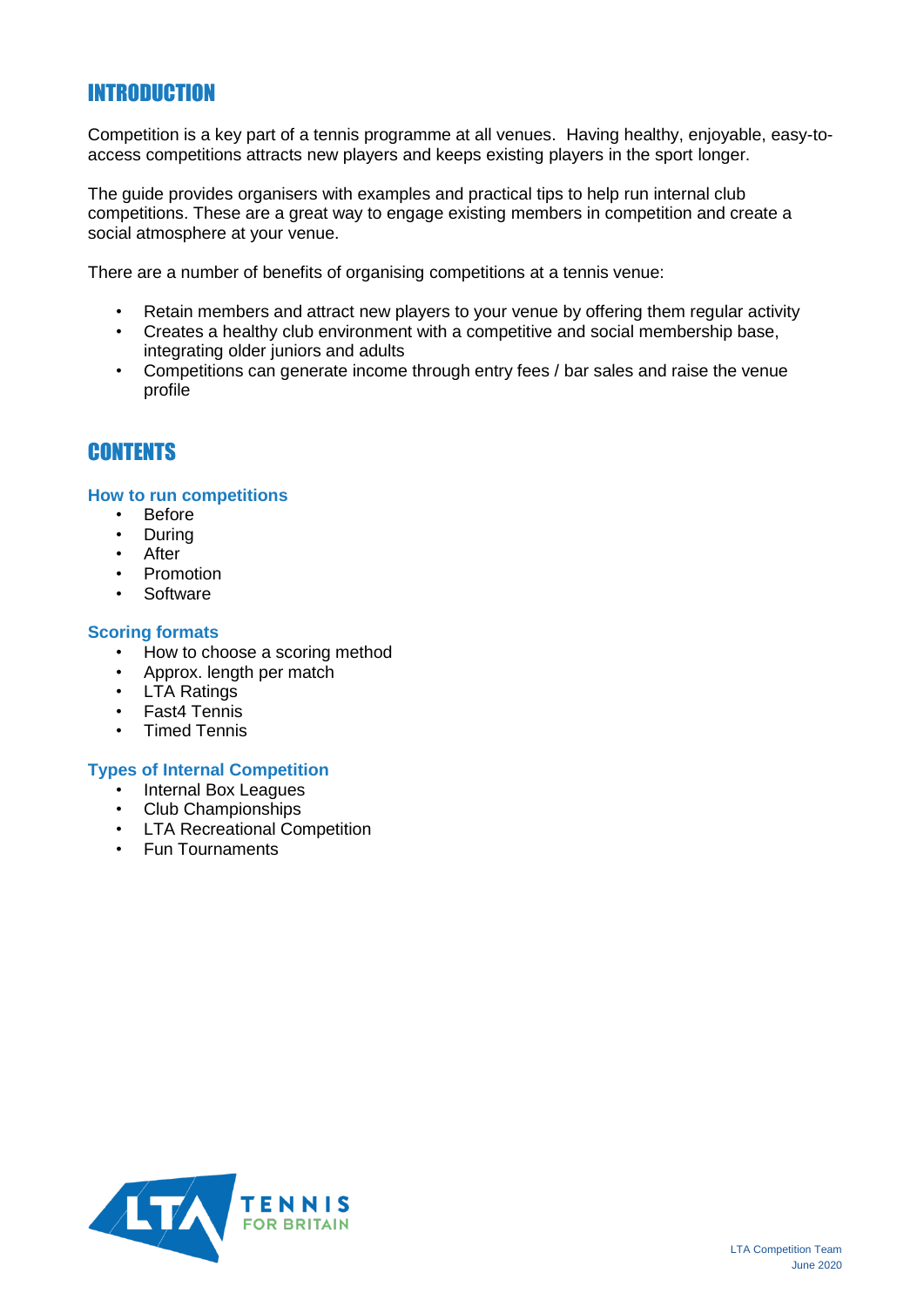## HOW TO RUN COMPETITIONS

Listed below are some things to think about to help you plan an effective competition that appeals to a wide audience. This can help you improve the satisfaction of existing players and get them playing on a more regular basis.

## **Before**

Here is a checklist of what you need to think about before you run a competition:

- What type of competition do I want to organise?
- Who am I hoping to attract?
- What costs are involved?
- When am I going to run the competition?
- Ensure you have the right equipment available, book the courts and recruit a team to help.
- How am I going to promote the competition and create interest?
- Organise any prizes (if relevant).
- Create an order of play and set of rules. Think about how many opportunities people will have to play.
- Confirm entries and ensure players understand the format. How long will the tournament be?
- Confirm that the helpers understand their role and decide on any social activities on the day.
- Be prepared for last minute entries, drop outs, no-shows and rain! Have a back-up plan.

## **During**

Here are some tips to help people feel welcome and ensure you deliver a good experience on the day:

- Arrive in good time and set up any necessary equipment; courts, nets, lines, etc.
- Put up copies of the draws and rules so people can read them before the event starts.
- If possible get all players together at the start and welcome / give an overview of the day.
- Try and stick to the schedule and keep encouraging players throughout.
- Take some pictures / video footage which can be used to report on the event afterwards.
- Speak to players and find out if they are enjoying the event. Get existing members to talk to new recruits about social activities / what the tennis venue offers.
- Hold a presentation ensuring you thank the volunteers don't forget to promote future events!

## **After**

Gathering feedback will help you make improvements for next time and sharing the success of the event can help encourage new people to get involved:

- Get feedback from those who took part listen to their ideas.
- Thank all the helpers they will feel valued and more inclined to take part again.
- Raise some awareness post event with pictures and a write up on the venue website, local media, notice board, etc.
- Submit the results to the LTA if it was set up to count for LTA Ratings.

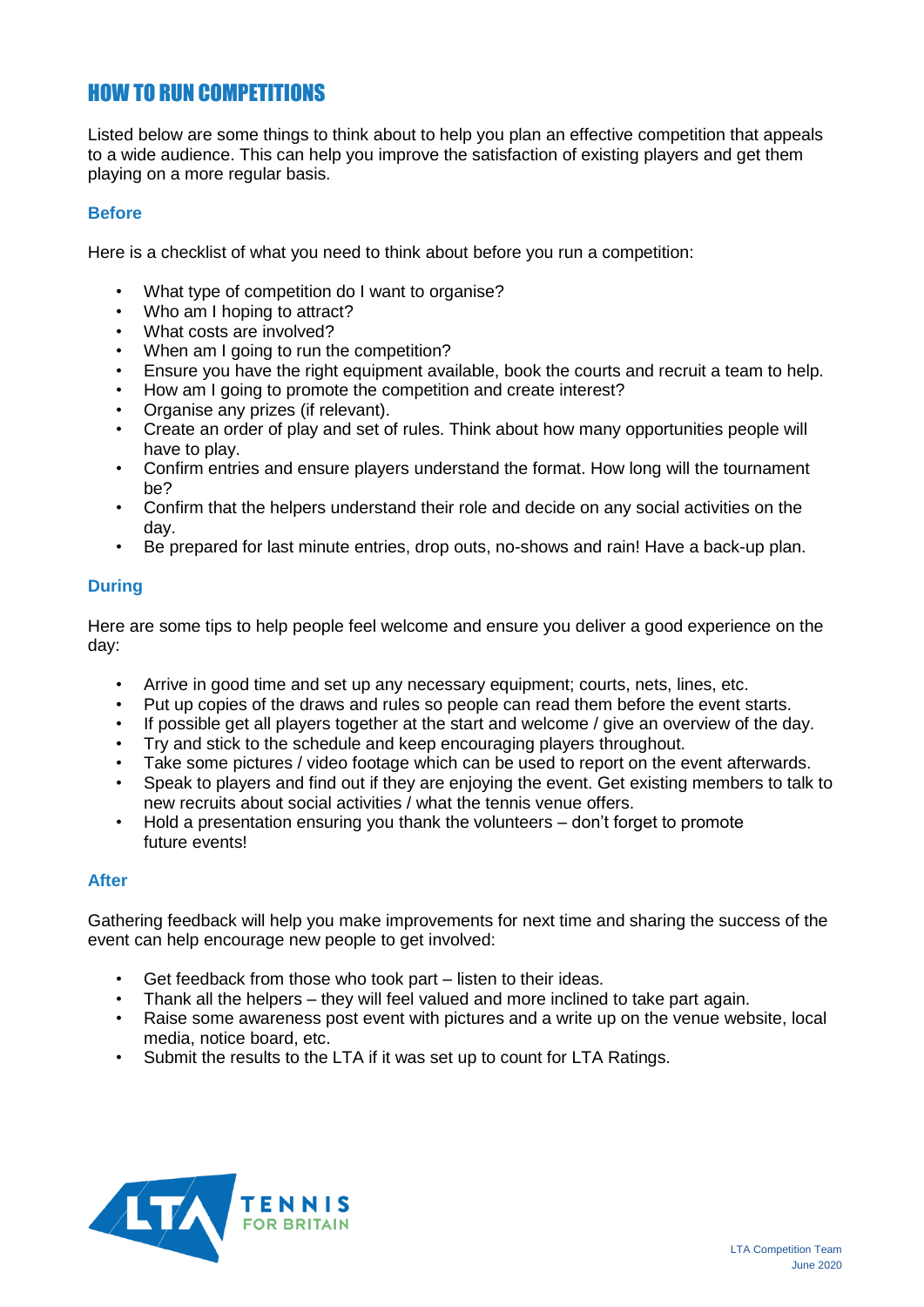## **Promotion**

An area which needs the most attention when organising a competition is the promotion. Having a plan in place that targets the type of people that might enter and gives them enough time to enter will help raise the profile of the tournament and ultimately increase the number of entries. The following ideas should get you started:

- Create posters and digital assets to promote your competition using [www.mytennistoolkit.com](http://www.mytennistoolkit.com/)
- Use the tennis venue notice board to put up posters and sign-up sheets.
- Promote events direct to your membership database via email / SMS, website or newsletter.
- Get your coach to encourage players from their coaching / social sessions to enter.
- Ask team captains to email or WhatsApp the competition opportunities to team players.
- Post on your social media accounts including Facebook, Instagram and Twitter.

## **Software**

The LTA offers software to help you run your competitions.

## **Tennis Tournament Planner (TTP)**

If you are interested in running tournaments such as Internal Club Box Leagues and Club Championships you can use the Tennis Tournament Planner (TTP). TTP is also used for LTA Approved Tournaments.

The benefits of TTP include:

- Online entry for your competitions and entry fee payment via the LTA website.
- Several draw types / formats.
- A website where you can publish draws, playing times, results.
- Automatic result loading for LTA ratings.

Visit [www.LTA.org.uk/TTP](http://www.lta.org.uk/TTP)

## **ClubSpark Competition**

The ClubSpark Competition Module lets you take entries via your venue your website for Team Challenge, Quorn Family Tennis Cup and Fun Tournaments.

The benefits of ClubSpark Competition Module & App:

- Online entry for your competitions and entry fee payment via your venue's ClubSpark website
- Several draw types / formats
- PDF's of the draws for you to share.
- Automatic result loading for LTA ratings.

Visit [www.LTA.org.uk/ClubSparkCompetitionsApp](http://www.lta.org.uk/ClubSparkCompetitionsApp)

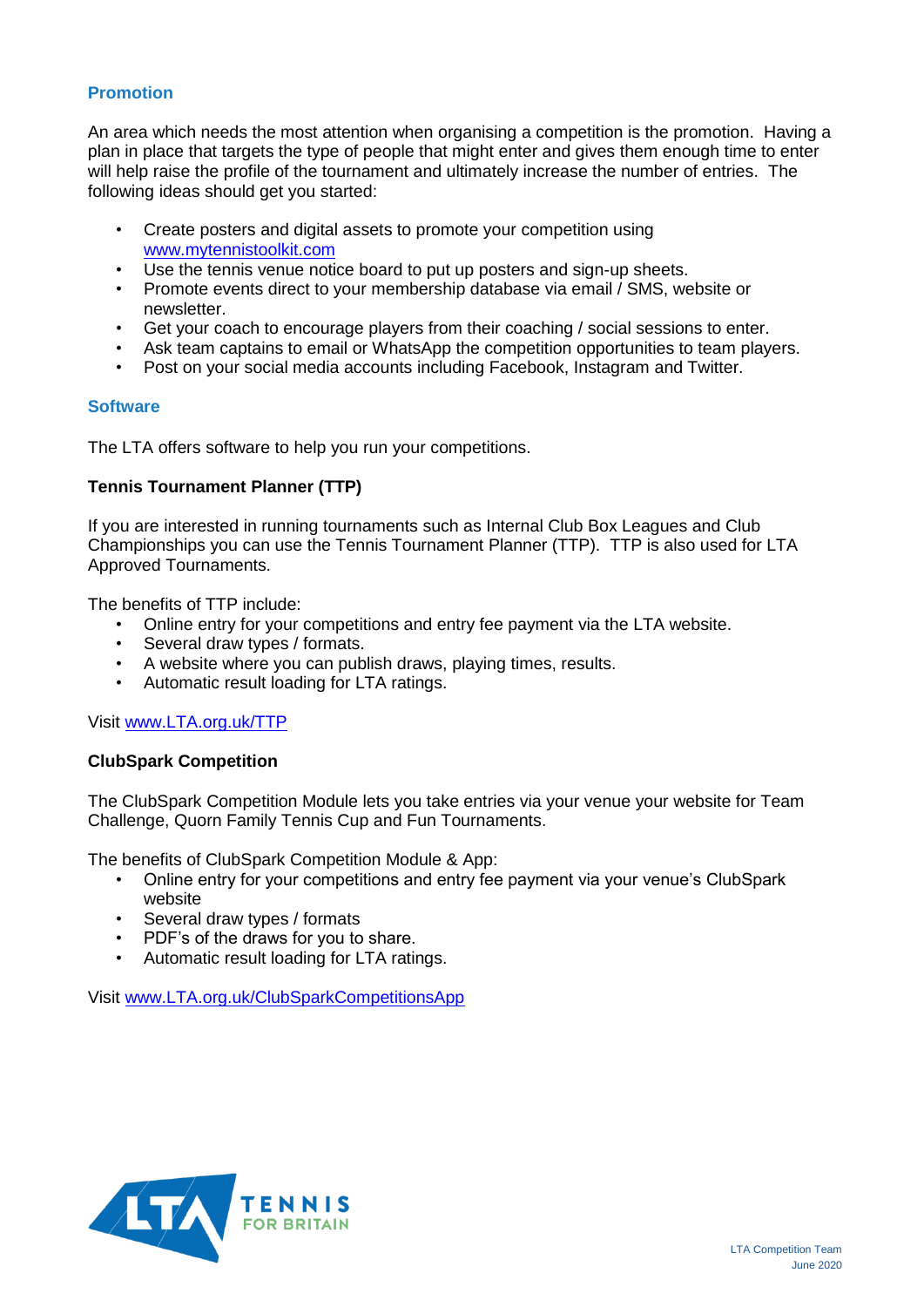## SCORING FORMATS

## **How to choose your scoring method?**

The key principle is that the length of matches generally increases as players improve and get older and players often prefer to play more short matches rather than fewer long ones. You will need to consider that timings are dependent on players' abilities and court surface. Scoring recommendations and average match times are listed below:

## **Approx. length per match**

| <b>Scoring Method</b>                      | Approx. Length per Match |
|--------------------------------------------|--------------------------|
| Match Tie-break to 10 (2 or 1 point clear) | 10-15 minutes            |
| One FAST4 Set                              | 20-30 minutes            |
| Two FAST4 sets plus Match Tie-break        | 60 minutes               |
| One full Set                               | 30-40 minutes            |
| Two tie-break sets plus Match Tie-break    | 75 minutes               |
| Best of 3 Tie-break sets                   | 75-90 minutes            |

## **LTA Ratings**

The minimum format for results to count for ratings is:

- Red Ball Match tiebreak (first to 10 points) or 10 minute timed tennis format.
- Orange Ball Best of three tiebreaks (first to 7 points), one match tiebreak or 15 minute timed tennis format.
- Green Ball One FAST4 set or 20 minute timed tennis format.
- Yellow Ball Two FAST4 sets with match tiebreak in place of a third short set. One full set or 20 minute timed tennis format for players 10.2 to 9.1 only at Grade 6 and 7.

Players will need LTA Membership to have an LTA Rating. LTA Membership is free for anyone who is a member of an LTA registered venue. Players can sign up online at [www.lta.org.uk/member/](http://www.lta.org.uk/member/)

## **FAST4 Tennis**

FAST4 Tennis provides a simple, exciting way of speeding up a conventional tennis match. The fundamentals of tennis remain the same, but there are four innovative rules that ensure matches are fast, competitive, exciting and can be completed in a reasonable period of time.

In summary the rules of FAST4 are:

- First to 4 games wins.
- Tie-break at 3 games all to 7 points, 2 clear at 6-6.
- Match tie-break at 1 set all to 10 points, 2 clear at 9-9.
- No-ad scoring.

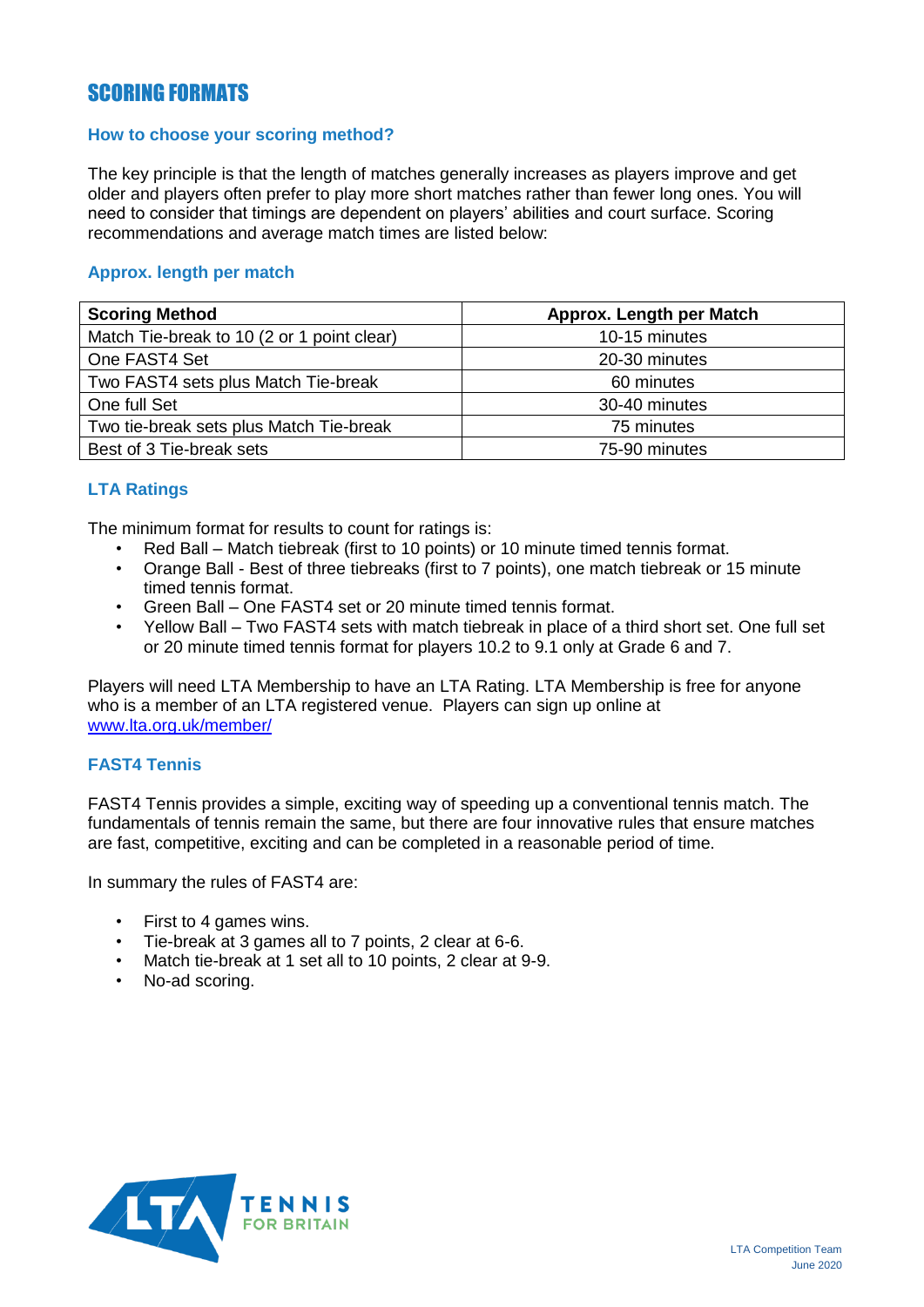## **Timed Tennis**

A fun competition format which makes it easier for coaches / organisers to schedule their competition time as the length of each match is known. The time element increases the excitement and the concept can be used with a number of match formats, e.g. singles, doubles and team events. It is also a great opportunity for ratings matches to take place in a coaching session. This will provide players with a stepping stone into further competition opportunities outside of the coaching programme.

## **How does it work?**

| <b>Ball colour</b>                      | Time                 |
|-----------------------------------------|----------------------|
| <b>Red Ball Competition</b>             | 10 minutes per match |
| Orange Ball Competition                 | 15 minutes per match |
| <b>Green or Yellow Ball Competition</b> | 20 minutes per match |

## **Red & Orange Ball Timed Competition:**

- Counts for Red & Orange match record.
- Each point won counts for one point.
- Each match is an extended tiebreak, e.g. 8-4, 12-6, 15-3.
- The player with the most points after 10 / 15 minutes wins.
- If scores are equal after 10 / 15 minutes a deciding point is played.
- Players to finish a point if started when 10 / 15 minutes is up.
- After the first point, players serve for two consecutive points then swap, like in a tiebreak.

## **Green & Yellow Ball Timed Competition:**

- Counts for LTA Ratings (9.1 to 10.2 only)
- Mixed singles matches do count, however only at Grade 6 and 7.
- Normal game scoring with sudden death deuce (receiver picks the side they wish to receive).
- Each match is an extended set, e.g. 7-1, 8-0.
- If games played are equal after 20 minutes finish the game you are playing.
- If games played are not equal after 20 minutes, play must stop and the player with the most games wins.

### **Top Tips for Organisers:**

- Matches should start and finish with whistle or claxon.
- Players should be encouraged to be as quick as possible between points.
- No need to change ends if playing indoors.
- Consider a timed tennis box league as a way of making good use of one hour court booking slots.

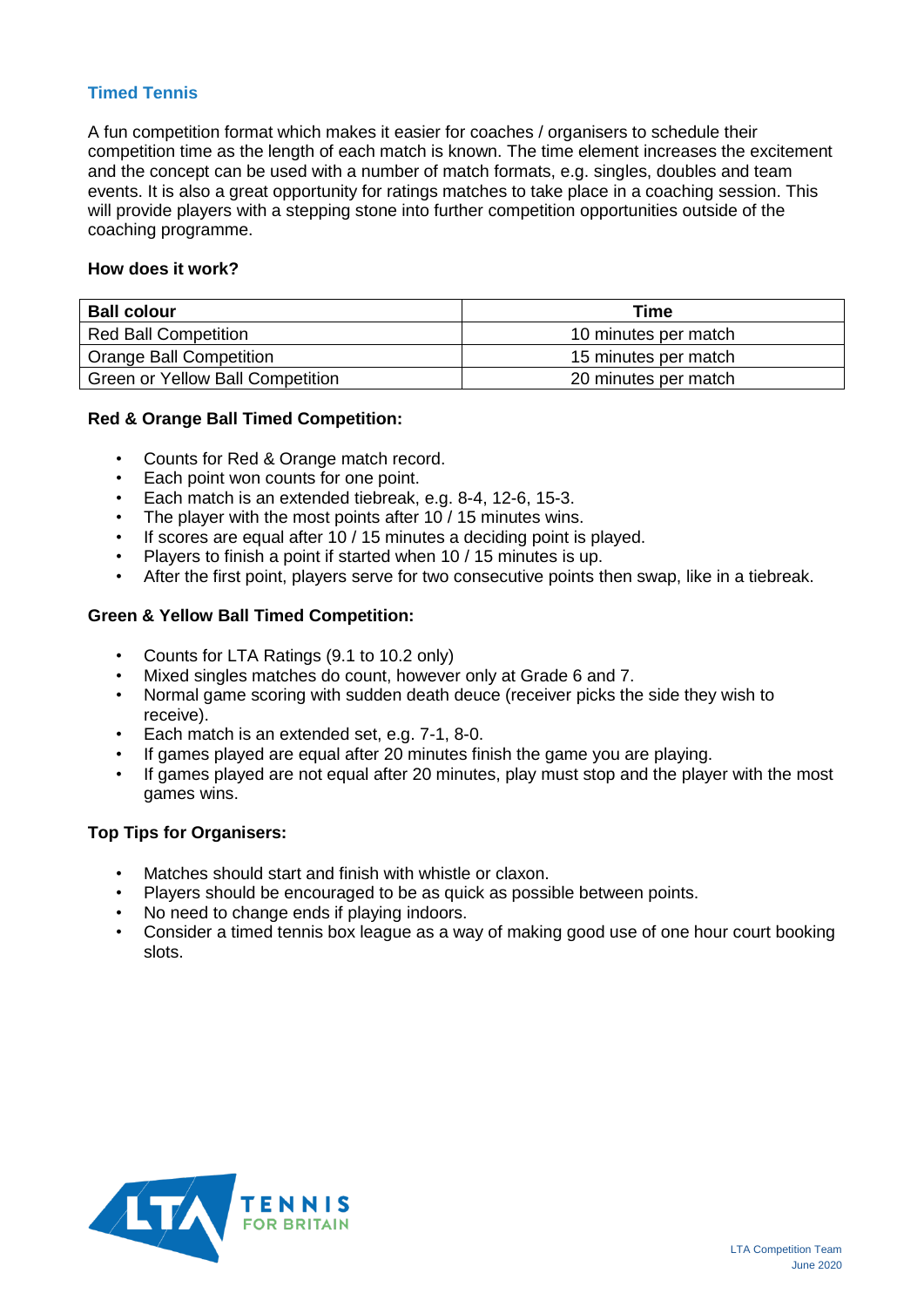## TYPES OF INTERNAL COMPETITION

## **Internal Box Leagues**

## **Overview**

• Good format for an internal singles league, with players competing against lots of different people.

## **Benefits**

- Players compete in their own time and arrange their own matches.
- Creates activity at your venue during quieter periods.
- Suitable for players of all standards as you can have different boxes.
- Players can have competitive matches against players of a similar standard.

## **Organisation & activity**

- We suggest you use TTP to take online entries and payment.
- Put all the players into a box of between 6 to 8 players (occasionally 5 or 9) based on standard.
- Set a deadline for when matches need to be completed, work on the basis of playing a match every week or every other week.
- You may need to chase players who don't play.
- Explain to players how the group will work, the scoring format (we suggest two FAST4 sets with a match tiebreak), and how the winner is calculated.
- You can either print the draw sheets and put them up at the club or publish the TTP file so that players can see the scores online.
- Provide players with a list of contact details for the other players' in their group if this isn't available at the venue.
- The winner is usually the player with the most wins. If there is a two player tie, take the winner of the match between them. In the rare instance of a three player tie, calculate by sets or games. If you are using TTP it will automatically work it out for you.

## **After the event / next step**

- Introduce promotion and relegation and process the results for LTA ratings purposes.
- Provide prizes to the box winners or promote them on your social media channels.

## **Variation**

• Starting beginner adults with a green ball will give them time to learn the game.

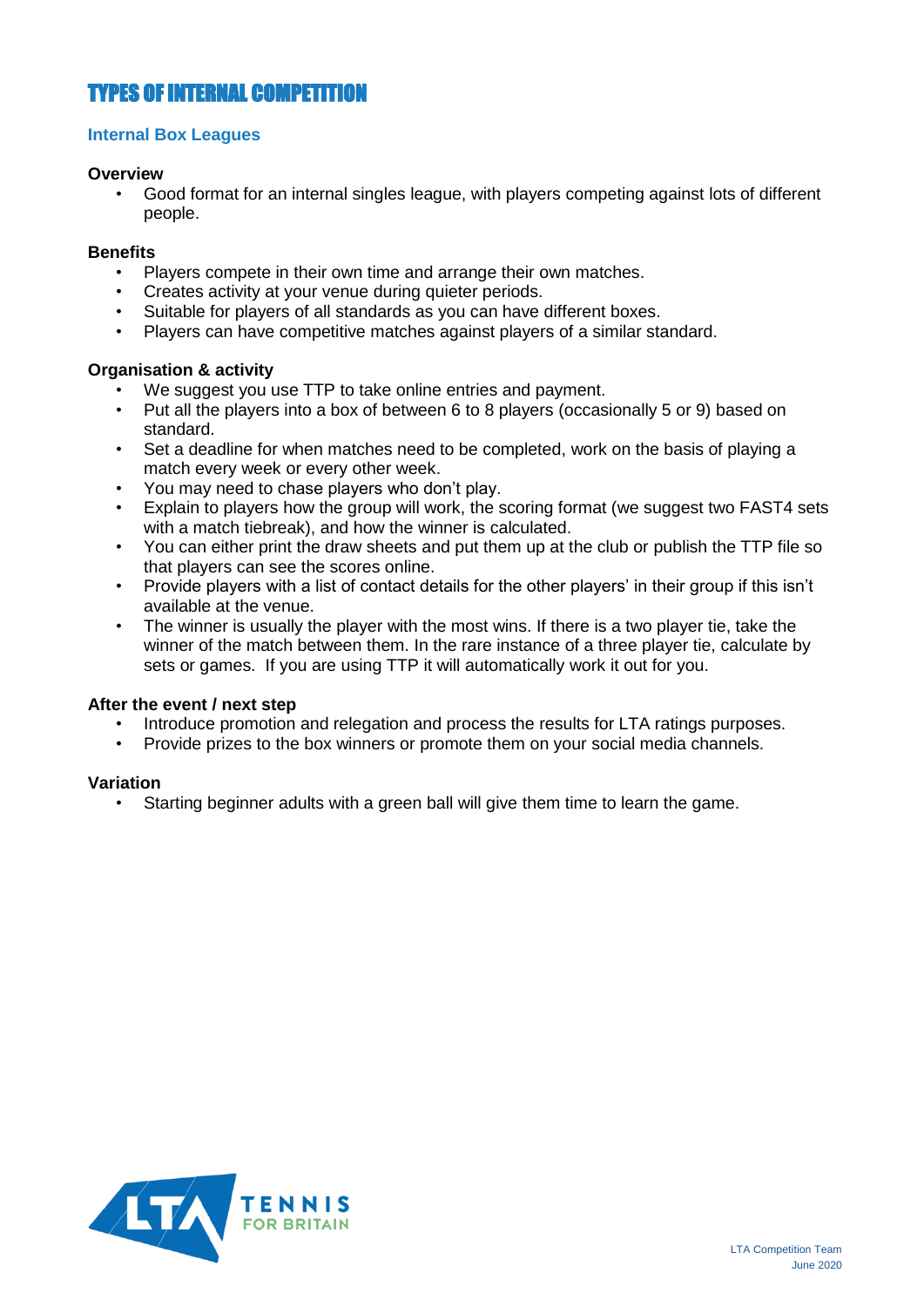## **Club Championships**

## **Overview**

- The majority of tennis venues run an annual championship for their members.
- This is the opportunity for everyone at the venue to battle it out to become club champion.

## **Benefits**

- Players compete in their own time and arrange their own matches.
- Finals Day can be a fantastic competition spectacle and social event make it the biggest of the year!

## **Organisation & activity**

- Decide when you are going to play the tournament. Will it be over one weekend or two months?
- Decide which events and age groups you want to run (i.e. men's / ladies' singles, doubles, mixed doubles, etc). Don't forget juniors and seniors.
- You may want to consider running B Draws if you have a wide standard of players, for examples Men from you're A, B and C teams could play in the A Draw, with players from your C, D and E teams competing in a B Draw.
- We suggest you use TTP to take online entries and payment.
- You can either print the draw sheets and put them up at the club or publish the TTP file so that players can see the scores online.
- Decide on when each round has to be played by write this on the draw or schedule the matches in TTP for the play by date.
- Provide players with a list of contact details for the other players' in their group if this isn't available at the venue.
- You may need to chase players who haven't played their match by the play by date.
- Make the necessary arrangements about Finals Day and communicate to all venue members.

### **After the event / next step**

- Arrange the presentation and trophies for the winners create an honours board at the venue or on the venue's website.
- Process the results for LTA ratings purposes.

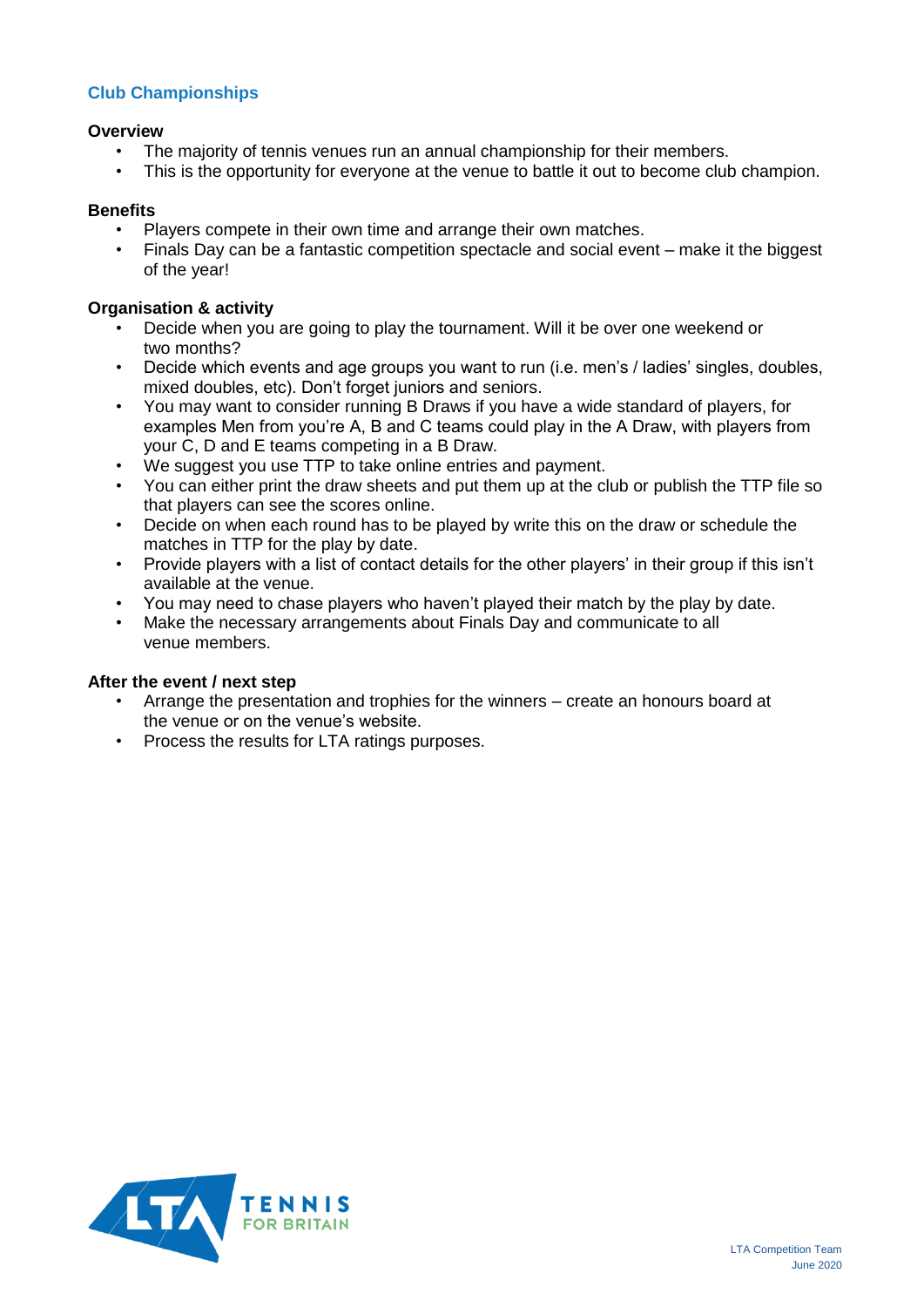## **LTA Recreational Competitions**

The LTA offers the following recreational competitions:

**LTA Youth Team Challenge** has two formats to play in and enjoy.

Team Challenge 'Match Weeks' slot into weekly coaching programmes, usually halfway through a term, and are a great way to play some competitive, fun matches in small teams.

Team Challenge 'Festivals' are bigger events that can take place at any time, often on the weekends or during schools holidays. These can often involve the whole club and even be themed around events like Halloween. Teams compete in various fun formats over 2-3 hours with lots of prizes to be won.

Visit [www.lta.org.uk/teamchallenge](http://www.lta.org.uk/teamchallenge)

**LTA Local Tennis Leagues** offer local singles competitions for players aged over 18 in over 160 leagues around the country and matches on thousands of park and public courts. More leagues are being added each week as courts reopen.

Visit [www.localtennisleagues.com](http://www.localtennisleagues.com/)

**Quorn Family Tennis Cup** (QFTC) is an informal, family doubles competition. Mini (10 & Under) players play with an adult family member in a fun atmosphere at local venues. It encourages families to play tennis together, and eat healthy food to complement an active lifestyle.

Visit [www.lta.org.uk/quorn-family-tennis-cup/](http://www.lta.org.uk/quorn-family-tennis-cup/)

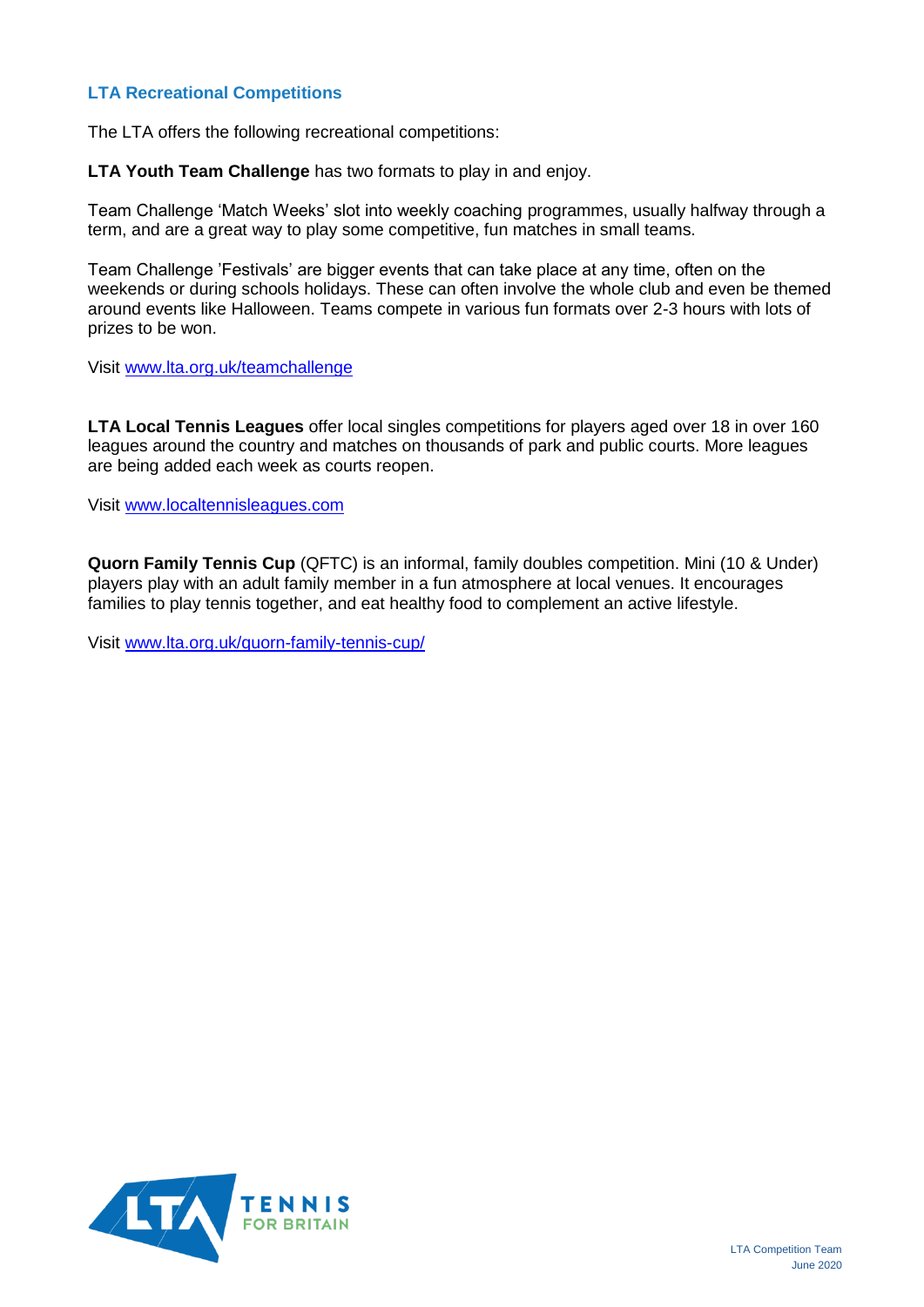## **Fun Tournaments**

Many clubs will run Fun Tournaments on one day or over half a day. These Fun Tournaments may be on a bank holiday or to support a charity. We have given two examples below.

## **Leveller**

## **Overview**

- A tournament which is a real leveller as better players need to win more points to win a match.
- The benefit is that it gives all members to compete with an equal chance of winning.

## **Organisation & activity**

- Decide which events and age groups you want to run, e.g. men's and ladies' singles, men's and ladies' doubles, mixed doubles.
- We suggest you use the ClubSpark Competition Module to take online entries and payment.
- Ensure you publish that it will be using Leveller Scoring, and how it will be worked out.
- You need a small team of people to help decide the Leveller score for each player. The best players should be on zero and others could be on another number up to around 10.
- Each set is the first to 21 points and you play best of three sets. Players serve for five points then change over.
- If one of the better players (leveller score of 1) is competing against another player with a leveller score of 8, then each set would start 7-0.

## **Variations**

• Play a doubles tournament where if you lose the first game you start the next game 15-0 up and so on. So if you lose the first three games you would start the next game 40-0 up.